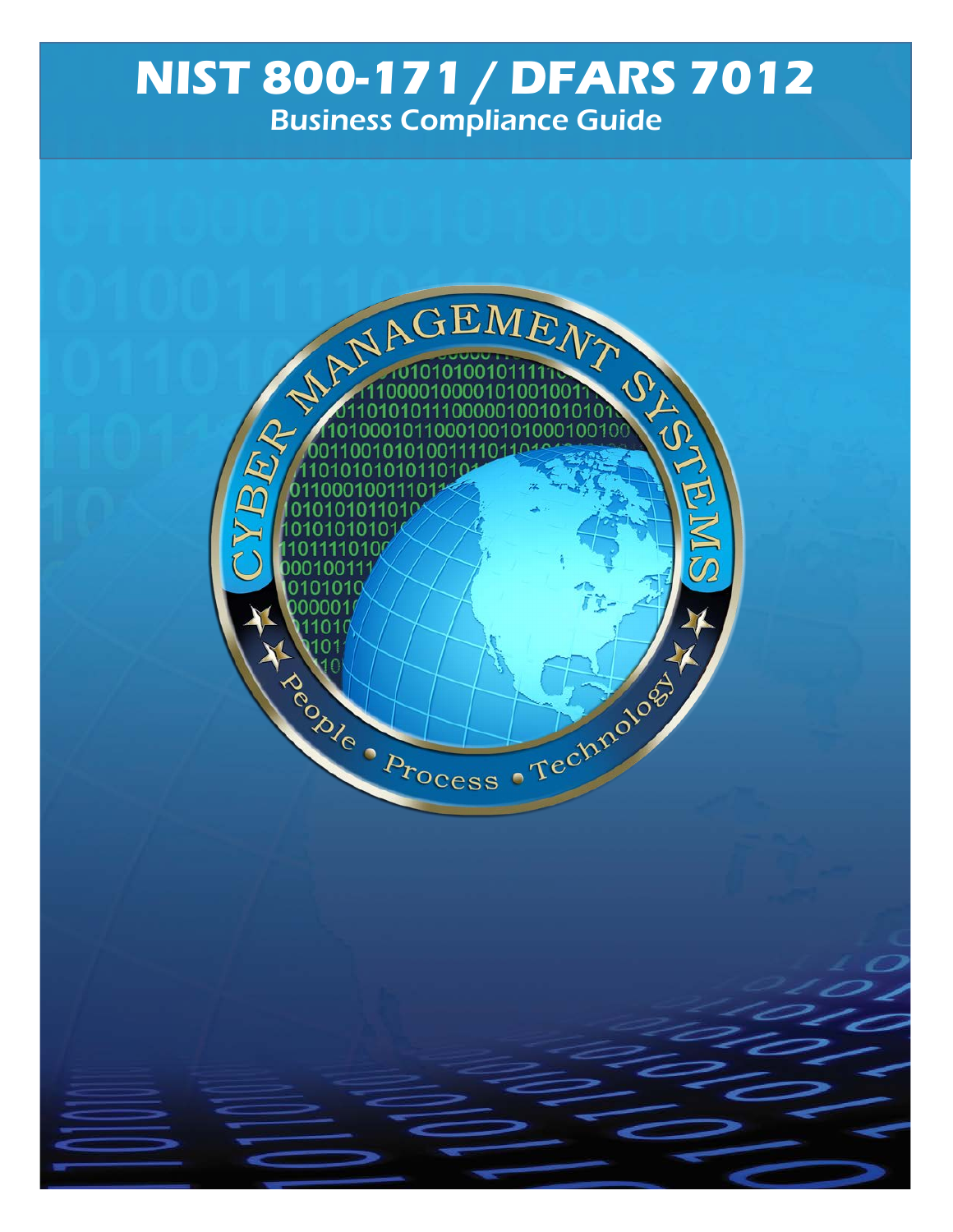### **Business Compliance Guide Business Coverview**

This guide will provide an in-depth overview of all you need to know about NIST SP 800-171 security requirements, the DFARS 252.204-7012 clause, the risks associated with non-compliance, and how to prepare for compliance.

The new standards are meant to prevent the theft of sensitive data, which<br>have been targeted by hackers. In October 2017, U.S. officials e sensitive <u>in</u><br>n military sup<br>accessing the contractor's system. The company was sman, with a one person in<br>department and lackluster security measures. The attacker reportedly had The new NIST SP 800-171 security compliance requirements are already causing concern, if not panic, among many federal and defense contractors. have been targeted by hackers. In October 2017, U.S. officials [acknowledged that hackers stole sensitive information about the F-35 Join](http://fortune.com/2017/10/14/hacked-f-35-data/)t Strike Fighter from an Australian military supplier. According to ZDNet, the hackers faced few challenges in accessing the Australian defense contractor's system. The company was small, with a one-person IT access to the company's network for at least three months.

The NIST SP 800-171 is a complex requirement. Consequently, very few large federal and defense contractors have met the associated mandatory requirements, and smaller contractors and subs are still learning how the compliance requirements impact their current and future contracts. As cybercrime escalates globally, compliance is a critical component in securing business systems and data from both domestic and foreign hackers. Cyber Management Systems has compiled this essential NIST SP 800-171 / DFARS Business Compliance Guide as an informative and compelling overview on the compliance requirements. We've mapped out the risks associated with non-compliance, and the recommended steps to meet the NIST SP 800-171 and DFARS 7012 requirements.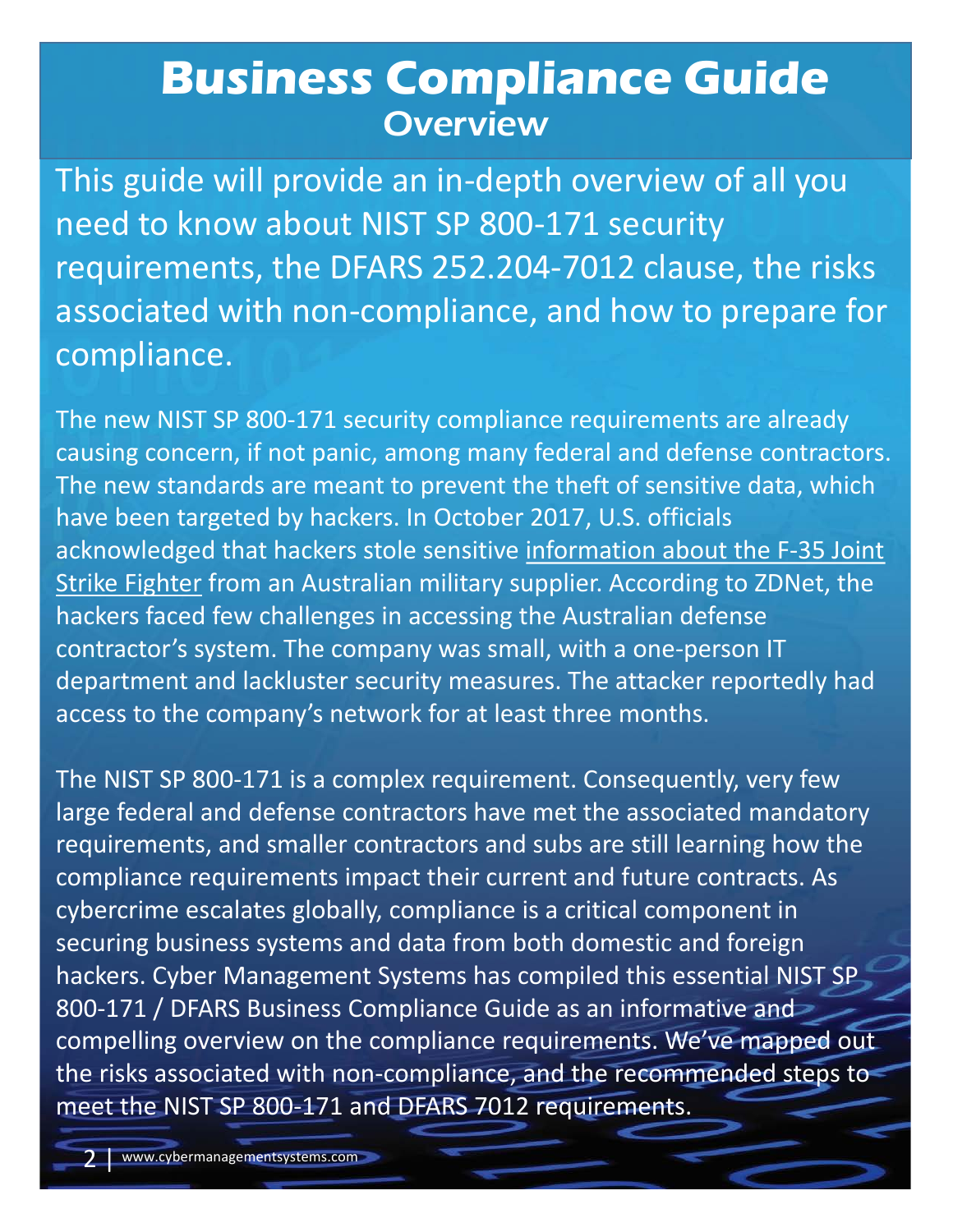| <b>Business Compliance Guide</b><br><b>Contents</b> |
|-----------------------------------------------------|
|                                                     |
|                                                     |
| What happens if you don't comply with               |
|                                                     |
| The Cyber Management System NIST SP 800-171/DFARS   |
| About Cyber Management Systems10                    |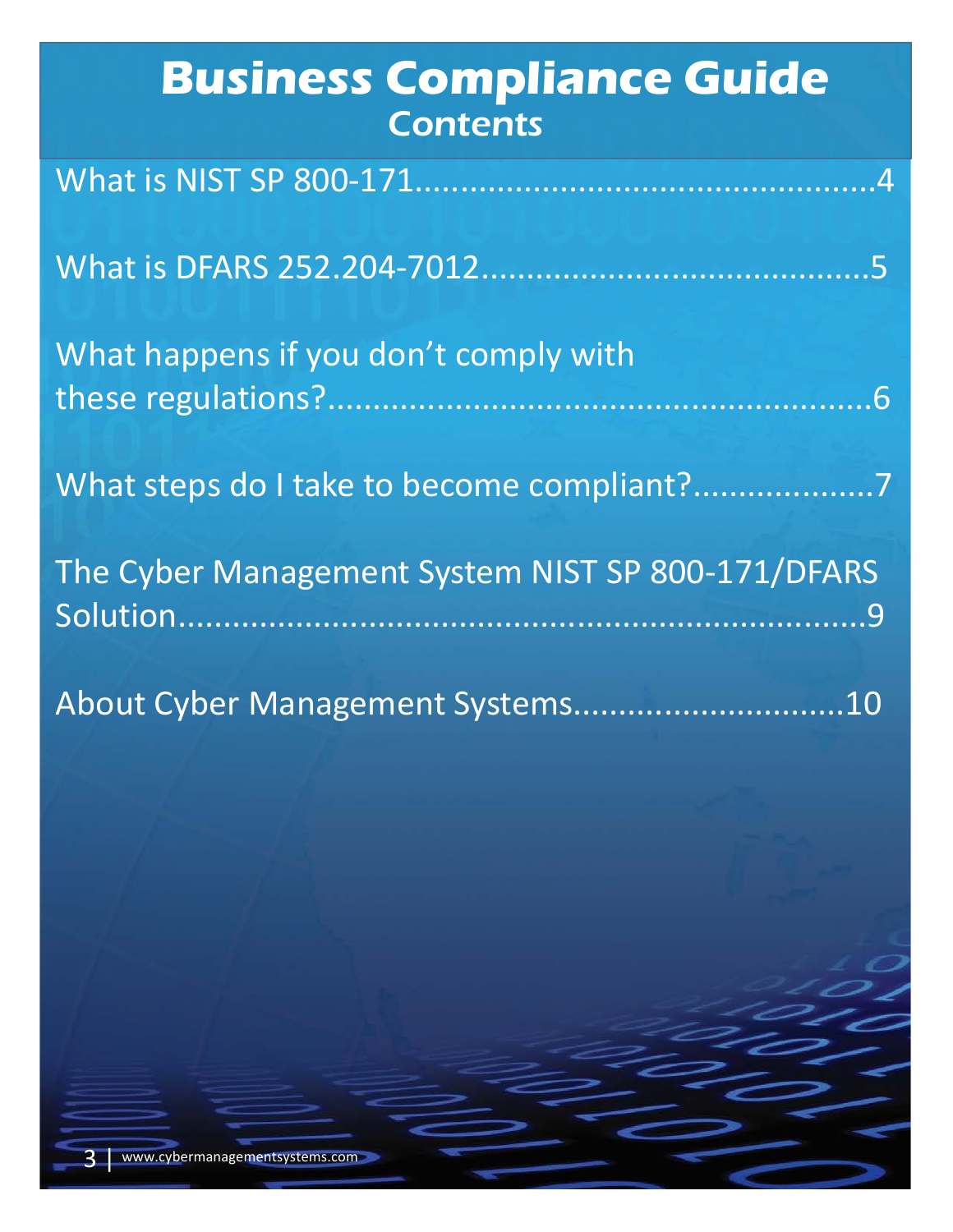### **Business Compliance Guide** What is NIST SP 800-171

To comply with NIST SP 800-171, Non-Federal Organizations must meet the NIST SP 800-171 security standard.

The National Institute of Standards and Technology (NIST) has issued Special Publication (SP) 800-171 Revision 1 that establishes a minimum security standard for "protecting controlled unclassified information in Non-Federal information systems and organizations". Revision 1 also added the requirement to create a detailed Plan of Action that describes how any unimplemented security requirements will be met and how any planned mitigations will be implemented.

mitigations will be implemented.<br>To comply with this standard, contractors must document the state of their security plan'<br>t implemented information system in a 'system security plan' and document how and when they will implement any 'not yet implemented' requirements in associated plans of action.

NIST SP 800-171 also mandates that federal contractors bring multifactor authentication into their organizations. In other words, you must have more than just a single password as your security controls.

*To comply with this standard, organizations must fully understand what (and how) controlled unclassified information is stored, processed and/or transmitted while doing business with the federal government.*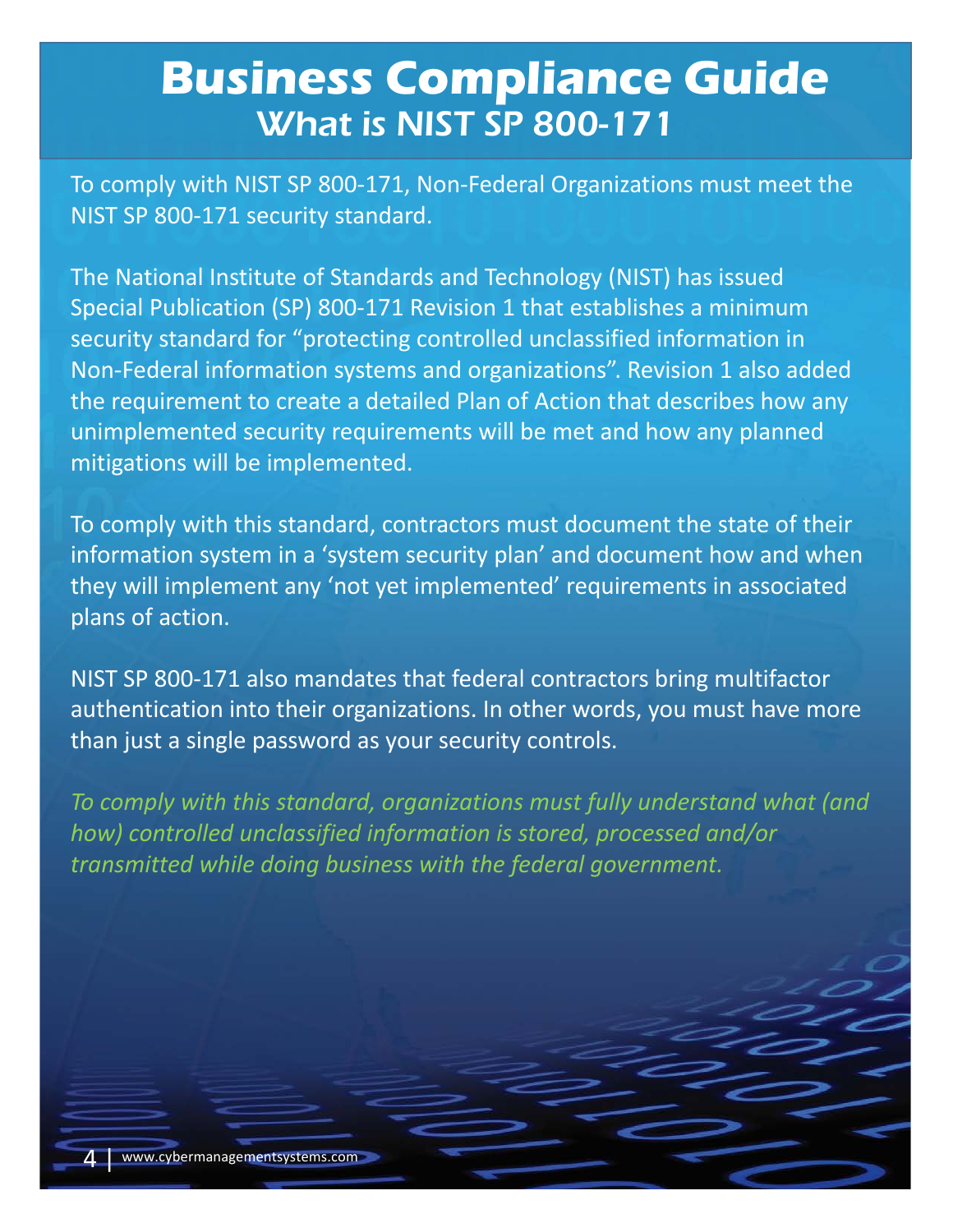# **Business Compliance Guide** What is DFARS 252.204-7012

In October 2016, the Department of Defense (DoD) issued rule 252.204- 7012 that changed the DFARS regarding Safeguarding Covered Defense Information and Cyber Incident Reporting. In essence, this provision required DoD contractors to provide adequate security to safeguard "covered defense information" (CDI) on its unclassified information systems that support the performance of work under a DoD contract.

prination Officer. To demonstrate compilance, the contractor must product<br>port detailing any gaps in control compliance for the information system<br>pe used in support of contract completion. In addition, upon contract award contractors have only 30 days to complete their DFARS CDI assessment and report their findings to the DoD Chief Information Officer. To demonstrate compliance, the contractor must produce a report detailing any gaps in control compliance for the information systems to be used in support of contract completion.

State incidents<br>Surfied deferent<br>Surfied defer cherem. These eyber meading are defined in the regulations. In dadition, the above that prime contractors Contractors must also report cyber incidents that may affect their unclassified information systems and/or the covered defense information that may reside therein. These cyber incidents are defined in the regulations. In addition, the must incorporate this clause into their subcontracts, thereby mandating that the subcontractors also safeguard CDI according to the 252.204-7012 clause.

*In essence, this provision requires DoD contractors to provide adequate security to safeguard "covered defense information" (CDI) on its unclassified information systems that support the performance of work under a DoD contract, and must had completed this process no later than December 31, 2017.*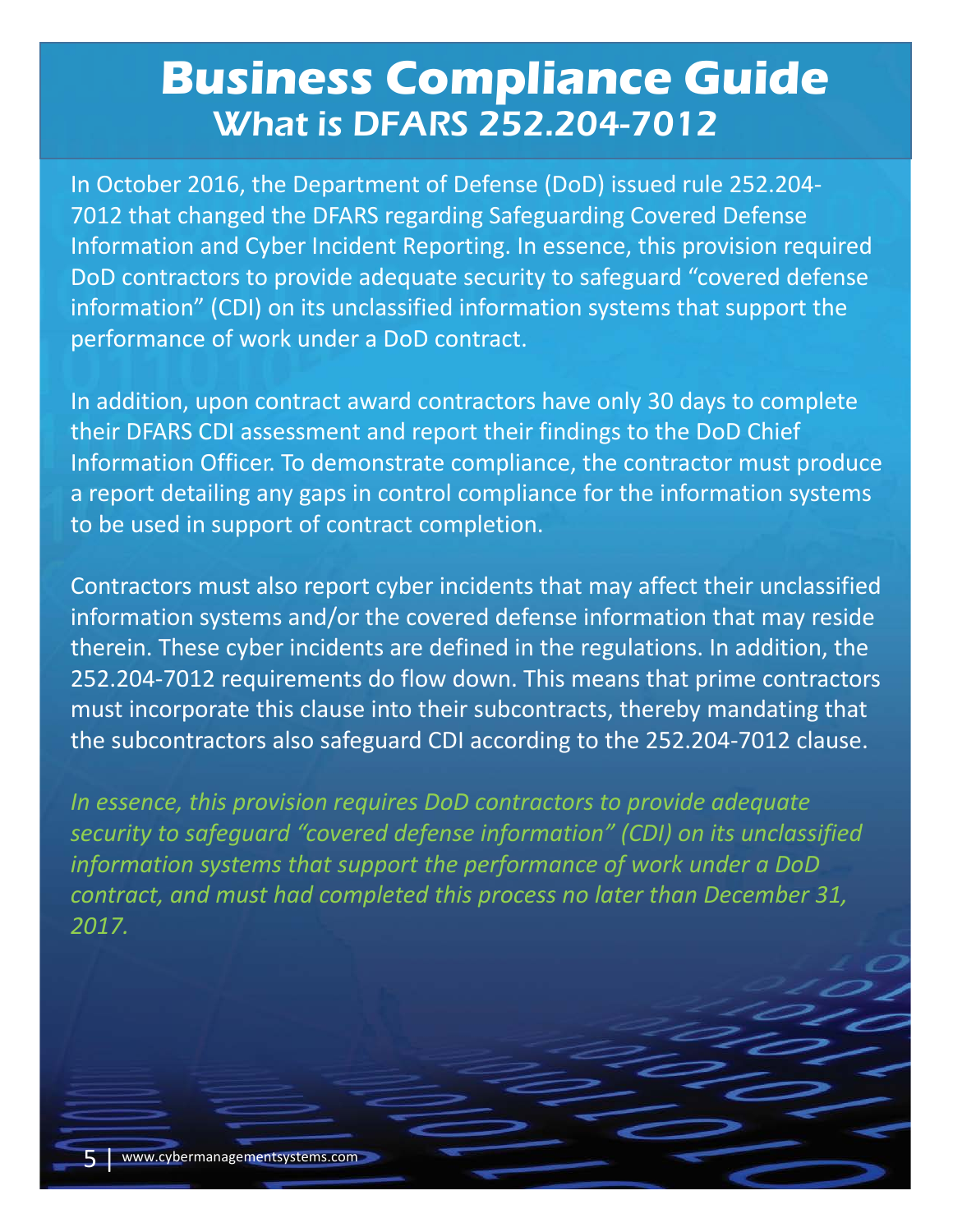# **Business Compliance Guide Failure To Comply**

Contractors that fail to comply with the DFARS 252.204-7012 clause, which calls for the implementation of NIST SP 800-171, face many risks and potentially serious consequences, including some that could be crippling to their business.

Here are just a few implications of non-compliance:

#### v **Termination for Default**

A government agency may well be within their rights to terminate a contract for failure to comply with mandated cyber security and IT requirements. This is no surprise when you consider the inherent danger cyber attacks and data breaches, not to mention the potential loss of confidential data, can cause to a contracting organization.

#### **❖** Breach of Contract

↓<br>
Secause the NIST 800-171 and/or DFARS clause is a specified requirement of the funding<br> **Because the NIST 800-171 and/or DFARS clause is a specified requirement of the funding** ith the clause's :<br><sup>F</sup> noncompliance<br>ible and will <mark>t</mark>he agency's contract, failure to comply with the clause's security requirements can be considered a breach of the contract. If noncompliance is caused by the subcontractor, the prime contractor will be held responsible and will then look to the subcontractor to resolve the situation.

#### v **Liquidated Damages**

If there is sensitive personal information involved, government agencies may add provisions into the contract around liquidated damages. Liquidated damages can range from \$35 to \$5,000 per affected individual in the agency's contracts. Also, it's not uncommon for prime contractors to flow down provisions on liquidated damages to their subcontractors.

#### $\diamondsuit$  **False Claims Act**

Both prime and subcontractors can be held liable under the False Claims Act if they submit any false information, including invoices or security documentation. Failure to comply with NIST SP 800-171 and/or DFARS 252.204-7012 can open a contractor up to allegations of violations of the False Claims Act.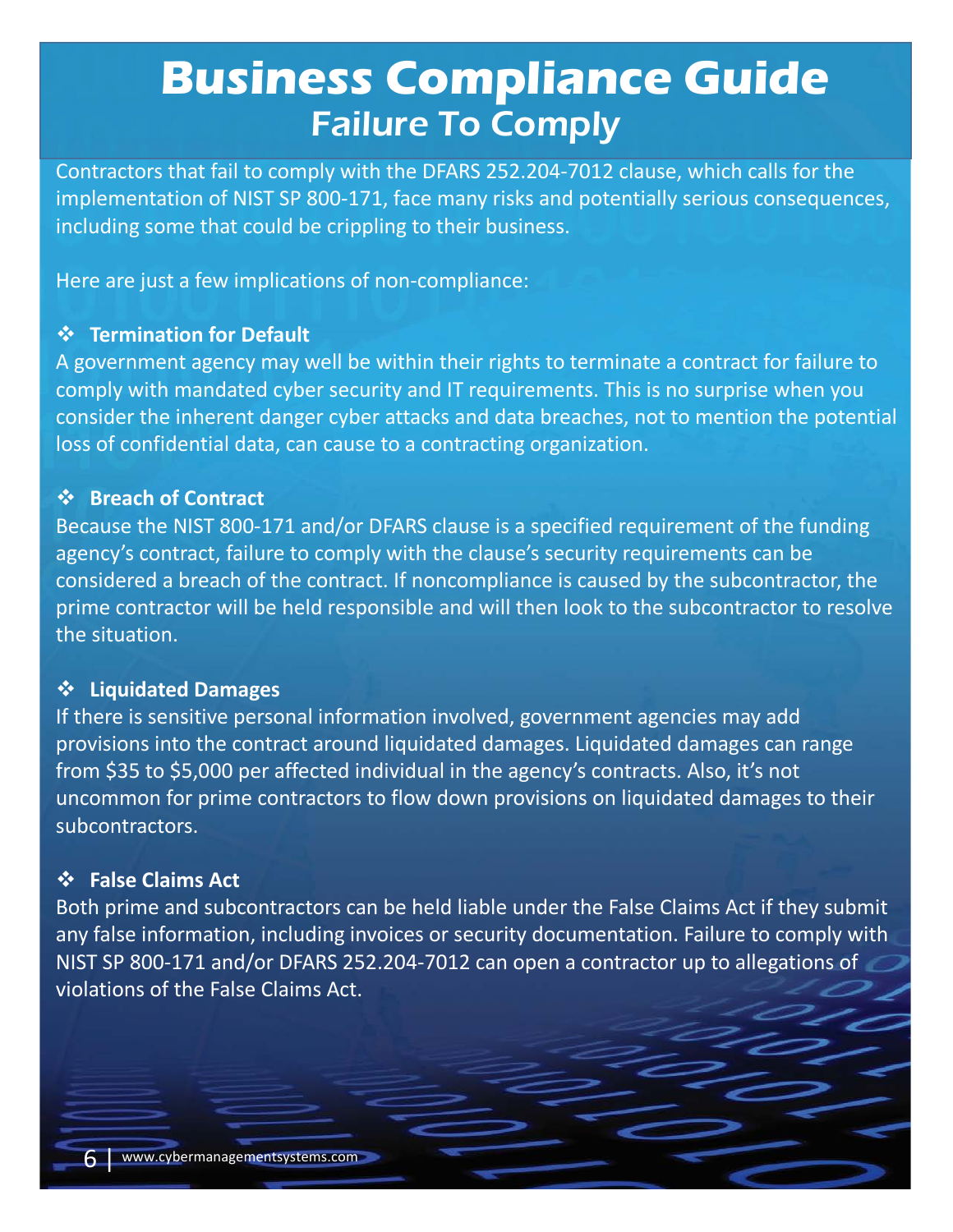# **Business Compliance Guide** What steps do I take to become compliant?

NIST SP 800-171 R1 specifies 14 separate categories that a government contractor must comply with to satisfy the DFARS 252.204-7012 clause:

- 
- **Awareness and Training Personnel Security**
- **Audit and Accountability Physical Protection**
- **Configuration Management Risk Assessment**
- **Identification and Authentication Security Assessment**
- 
- **Access Control Media Protection**
	-
	-
	-
	-
- **Incident Response System and Communications**
	- **Protection**
- 
- restituted to esponse<br>
 **Protection**<br>
 **Maintenance System and Information Integrity**

and DFARS 701<br>ology controls. To address these areas, NIST 800-171 and DFARS 7012 compliance requires a combination of documented procedures and technology controls. Overall, 110 controls exist across these 14 security control families.

Click to edit Master subtitle style Following are the specific steps federal contractors and defense contractors must take to become compliant:

- 1. Conduct a gap analysis against NIST SP 800-171 R1.
- 2. Create a Security Plan according to NIST SP 800-18.
- 3. Develop a Plan of Action to address security gaps.
- 4. Report gap analysis and Plan of Action to Contracting Officers and/or the DoD CIO within 30 days of award.
- 5. Prepare to meet rapid reporting requirements within 72 hours of incident discovery.
- 6. Flow down the requirements to covered subcontractors.

While there can be multiple methods of completing the steps above, including minimizing the scope of covered data and systems, Federal contractors and DoD contractors have a fundamental choice on how to meet the NIST 800-171 and DFARS requirement. As a contractor approaches its strategy for compliance, it needs to consider many factors, including company size, workforce stability, expected growth, use of subcontractors, IT expertise in building and operating a NIST 800-171 / DFARS-compliant infrastructure, and availability of cash for capital expenditures.

3/18/18 7 www.cybermanagementsystems.com 7 |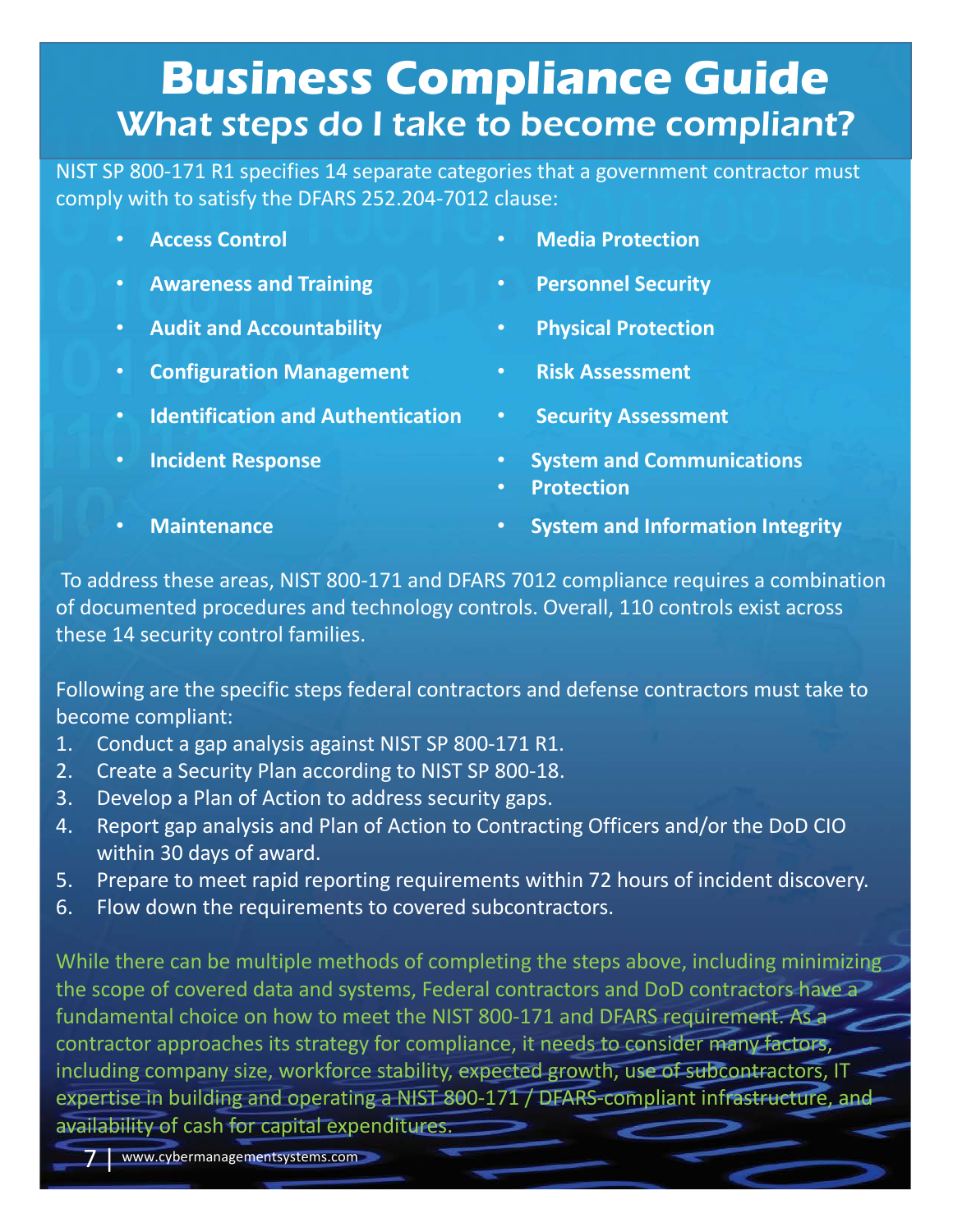# **Business Compliance Guide** What steps do I take to become compliant?

### v **Option 1**

Upgrade and continually manage an on-premise IT system based on the NIST cyber security framework. This framework is organized as follows:

| <b>NIST Cyber Security Framework</b>         |                                                              |                                             |                       |                       |  |
|----------------------------------------------|--------------------------------------------------------------|---------------------------------------------|-----------------------|-----------------------|--|
| Identify                                     | Protect                                                      | <b>Detect</b>                               | Respond               | Recover               |  |
| <b>Asset</b><br>Management                   | <b>Access Control</b>                                        | <b>Anomalies</b><br>and Events              | Response<br>Planning  | Recovery<br>Planning  |  |
| <b>Business</b><br>Environment               | <b>Awareness</b><br>& Training                               | Security<br>Continuous<br><b>Monitoring</b> | <b>Communications</b> | Improvements          |  |
| Governance                                   | <b>Data Security</b>                                         | <b>Detection</b><br><b>Processes</b>        | <b>Analysis</b>       | <b>Communications</b> |  |
| <b>Risk</b><br><b>Assessment</b>             | <b>Info Protection</b><br>Processes and<br><b>Procedures</b> |                                             | Mitigation            |                       |  |
| <b>Risk</b><br>Management<br><b>Strategy</b> | Maintenance                                                  |                                             | Improvements          |                       |  |
|                                              | Protective<br><b>Technology</b>                              |                                             |                       |                       |  |

The on-premise choice may provide advantages for large companies with a very stable workforce, especially if they do not use a lot of subcontractors. While this choice does require a greater upfront capital investment and an extensive IT staff, it can provide for greater customization of the IT infrastructure.

### v **Option 2**

Outsource IT systems that store or process controlled unclassified information to a hosting vendor that specializes in supporting government contractors with NIST, DFARS, FAR, and ITAR requirements.

By outsourcing, instead of shouldering all the compliance risk yourself, you can share and shift some of the compliance risk to a third party and enable your company to focus resources on meeting your customers' mission requirements. This choice offers a lower upfront capital cost and reduces or eliminates the need to hire additional IT personnel. Also, when you build an on-premise IT system, you commit to an infrastructure and size that meets your existing and anticipated needs. When you outsource, you get greater flexibility to staff up and staff down during the natural progression of contract lifecycles.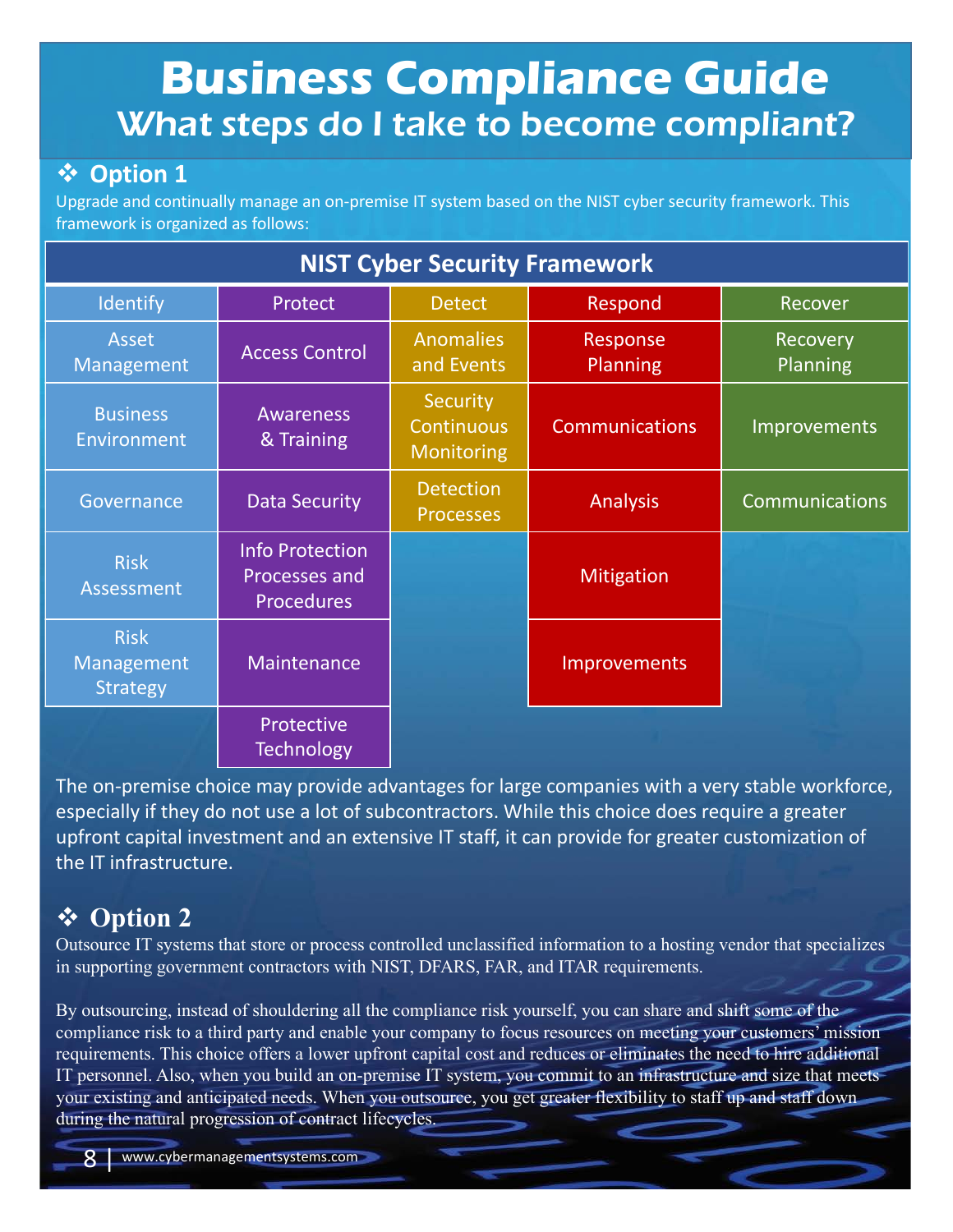### **Business Compliance Guide The Cyber Management Systems Solution**

Cyber Management Systems offers a multi-tier NIST SP 800-171 compliant solution that: satisfies the NIST 800-171 and DFARS 252.204-7012 requirement to safeguard CUI, CTI and CDI, implements continuous monitoring and delivers cyber incident reporting. Many nonfederal organization and defense contractors are realizing that developing their own internal cyber security and incident reporting initiative puts the security of all their systems, equipment and data at risk while also incurring significant upfront costs.

Click to edit Master title tools along with a seamless, protected data cloud for non-federal organizations and Our solution incorporates all the essential end-to-end steps, services, deliverables and technology for a single, reasonable monthly/annual cost. Cyber Management Systems aligns our services and infrastructure with industry-leading partners to deliver compliant documentation materials, secure communications and productivity defense contractors.

Here's what you can expect:

- Here's what you can expect:<br>1. Comprehensive gap analysis identifying vulnerabilities against NIST SP 800-171 R1.
- 2. Identification of information systems that process, store, or transmit CUI, CDI, or CTI.
- 3. Professionally Written Information Security Program (WISP) on day 1.
- 4. Formal System Security Plan(s) for submission to Contracting Officers and/or the DoD Chief Information Officer.
- 5. Documented Plan of Action to become NIST 800-171 / DFARS 7012 compliant.

**Governance Mission / Business Process Information System Management**

**Environment Execution Standard Operating Procedures** Non-Federal Organizations and Defense contractors who take a proactive approach to NIST SP 800-171 compliance put themselves at a distinct competitive advantage. Make the move to a compliant, secure solution today! Contact us at NIST-800-171@cybermss.com to schedule a complimentary NIST 800-171/DFARS consultation.

extending to the www.cybermanagementsystems.com